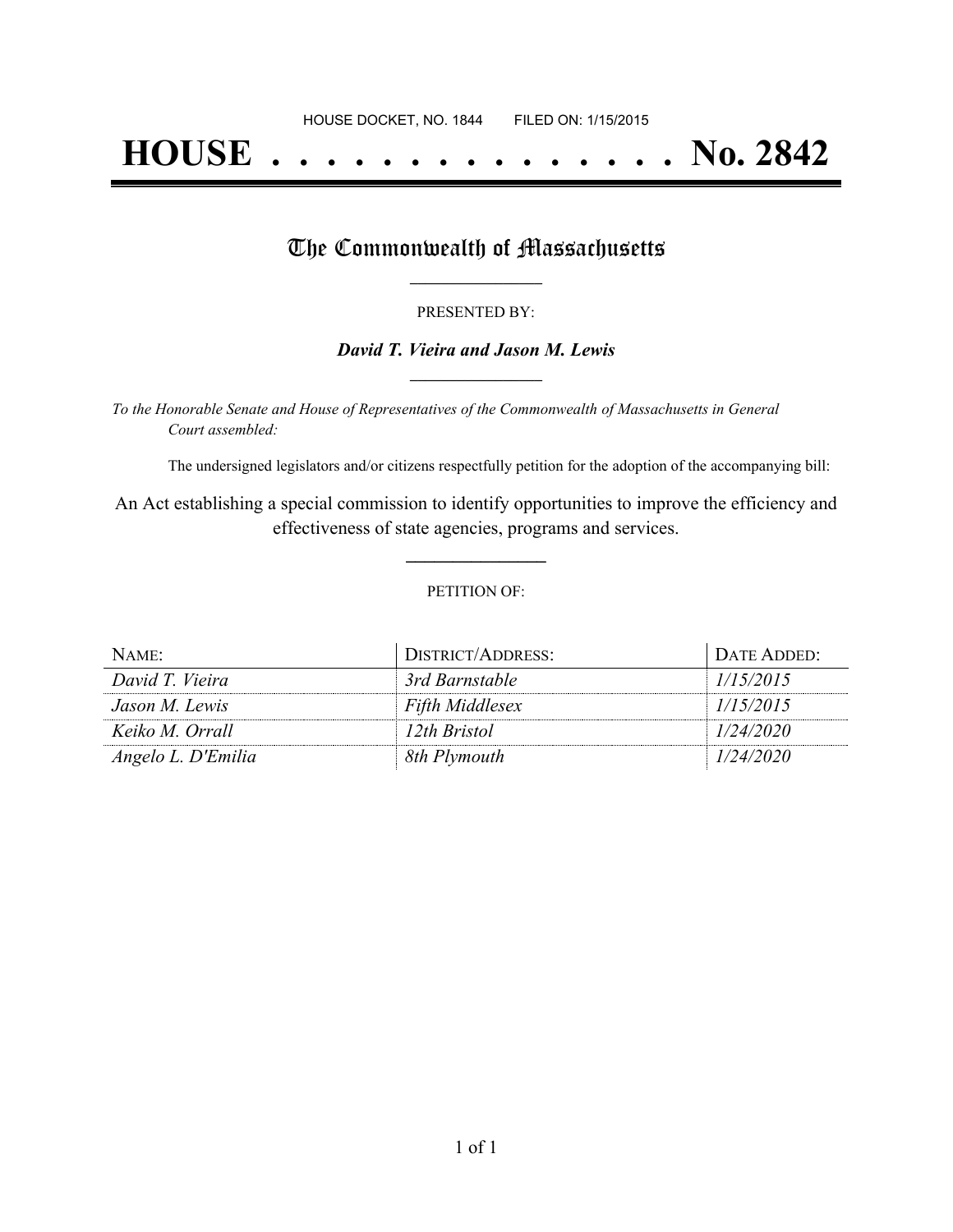# HOUSE DOCKET, NO. 1844 FILED ON: 1/15/2015 **HOUSE . . . . . . . . . . . . . . . No. 2842**

By Representative Vieira of Falmouth and Senator Lewis, a joint petition (accompanied by bill, House, No. 2842) of David T. Vieira, Jason M. Lewis and others for an investigation by a special commission (including members of the General Court) relative to identifying opportunities to improve the efficiency and effectiveness of state agencies, programs and services. State Administration and Regulatory Oversight.

### [SIMILAR MATTER FILED IN PREVIOUS SESSION SEE HOUSE, NO. *2850* OF 2013-2014.]

## The Commonwealth of Massachusetts

**In the One Hundred and Eighty-Ninth General Court (2015-2016) \_\_\_\_\_\_\_\_\_\_\_\_\_\_\_**

**\_\_\_\_\_\_\_\_\_\_\_\_\_\_\_**

An Act establishing a special commission to identify opportunities to improve the efficiency and effectiveness of state agencies, programs and services.

Be it enacted by the Senate and House of Representatives in General Court assembled, and by the authority *of the same, as follows:*

| $\mathbf{1}$   | There shall be a special commission to study and make recommendations concerning                 |
|----------------|--------------------------------------------------------------------------------------------------|
| $\overline{2}$ | functional overlaps and other redundancies among state agencies and opportunities to promote     |
| $\overline{3}$ | efficiency and accountability in state government. The commission shall consist of 17 members:   |
| 4              | 3 of whom shall be appointed by the speaker of the house; 2 of whom shall be appointed by the    |
| 5              | house minority leader; 3 of whom shall be appointed by the senate president; 2 of whom shall be  |
| 6              | appointed by the senate minority leader; 1 of whom shall be appointed by the state auditor; 1 of |
| 7              | whom shall be appointed by the state treasurer; and 5 of whom shall be appointed by the          |